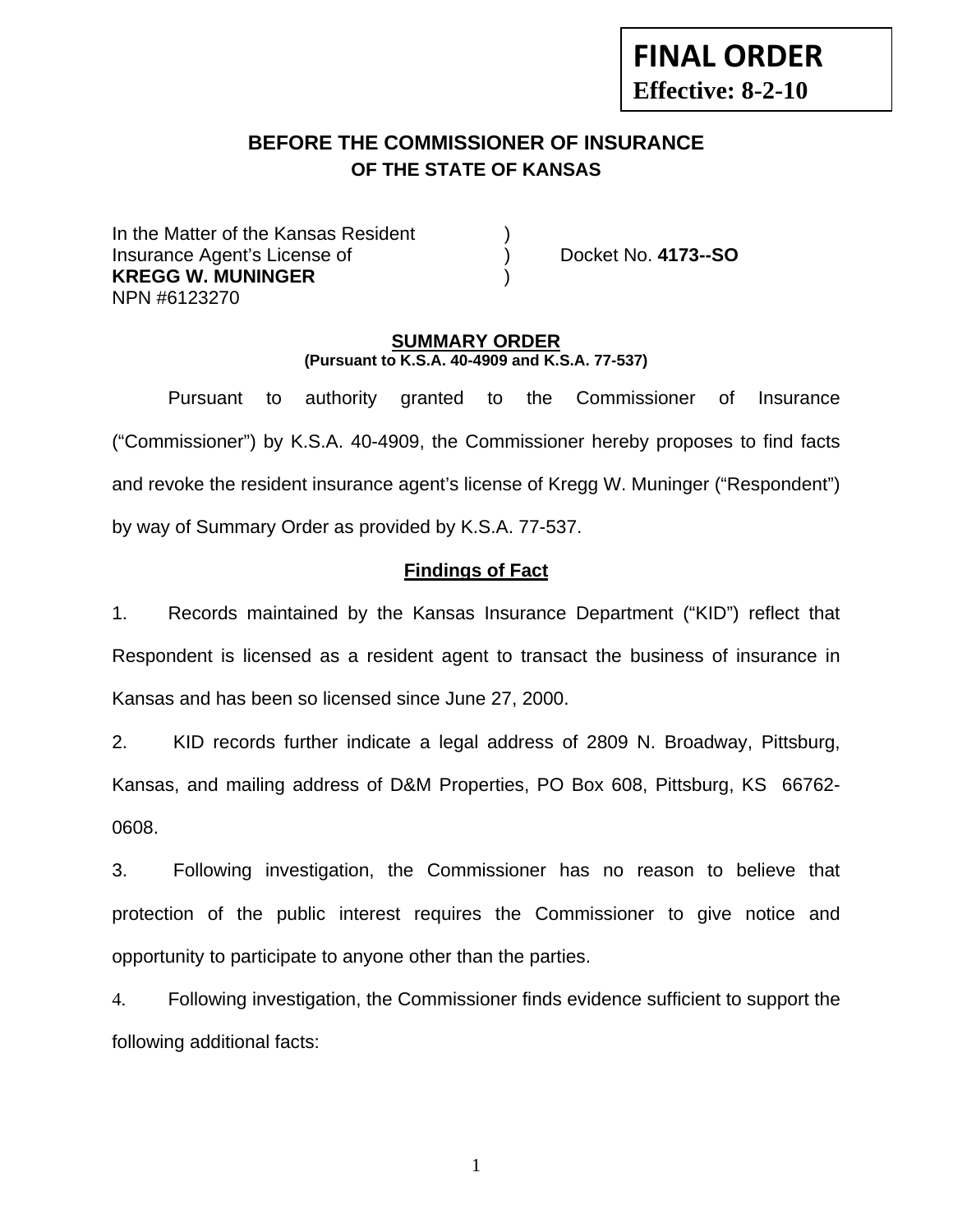5. In November 2009, state of the set of the state of the November 2009,

 paid Four Hundred and Thirty Nine Dollars and Eighty Cents (\$439.80) to Respondent's agency, Midwest Insurance, for renewal of a business liability policy.

6. Respondent did not forward the payment to any insurance company or bind coverage for the business.

7. In November 2008, The state of the state of the state of the state of the state of the state of the state of the state of the state of the state of the state of the state of the state of the state of the state of the st

Kansas, paid Ten Thousand Two Dollars and Fifty Four Cents (\$10,002.54) to Respondent's agency for commercial general liability and professional liability insurance for the company for the year November 30, 2008, to November 30, 2009.

8. Although the bank draft was deposited into the agency's business account, it does not appear that the premium payment was forwarded to any insurance company, and Respondent has not produced a legitimate insurance policy.

9. In a letter mailed to Respondent's address of record on April 13, 2010, counsel for KID informed Respondent of the foregoing information and invited Respondent to reply within 15 business days if he disputed it.

10. To date, Respondent has not replied.

### **Applicable Law**

11. K.S.A. 40-4909(a) provides, in relevant part:

"The commissioner may deny, suspend, revoke or refuse renewal of any license issued under this act if the commissioner finds that the applicant or license holder has. . . (4) Improperly withheld, misappropriated or converted any moneys or properties received in the course of doing insurance business. . . . (8) Used any fraudulent, coercive, or dishonest practice, or demonstrated any incompetence, untrustworthiness, or financial irresponsibility in the conduct of business in this state or elsewhere. . . ." K.S.A. 40-4909(a).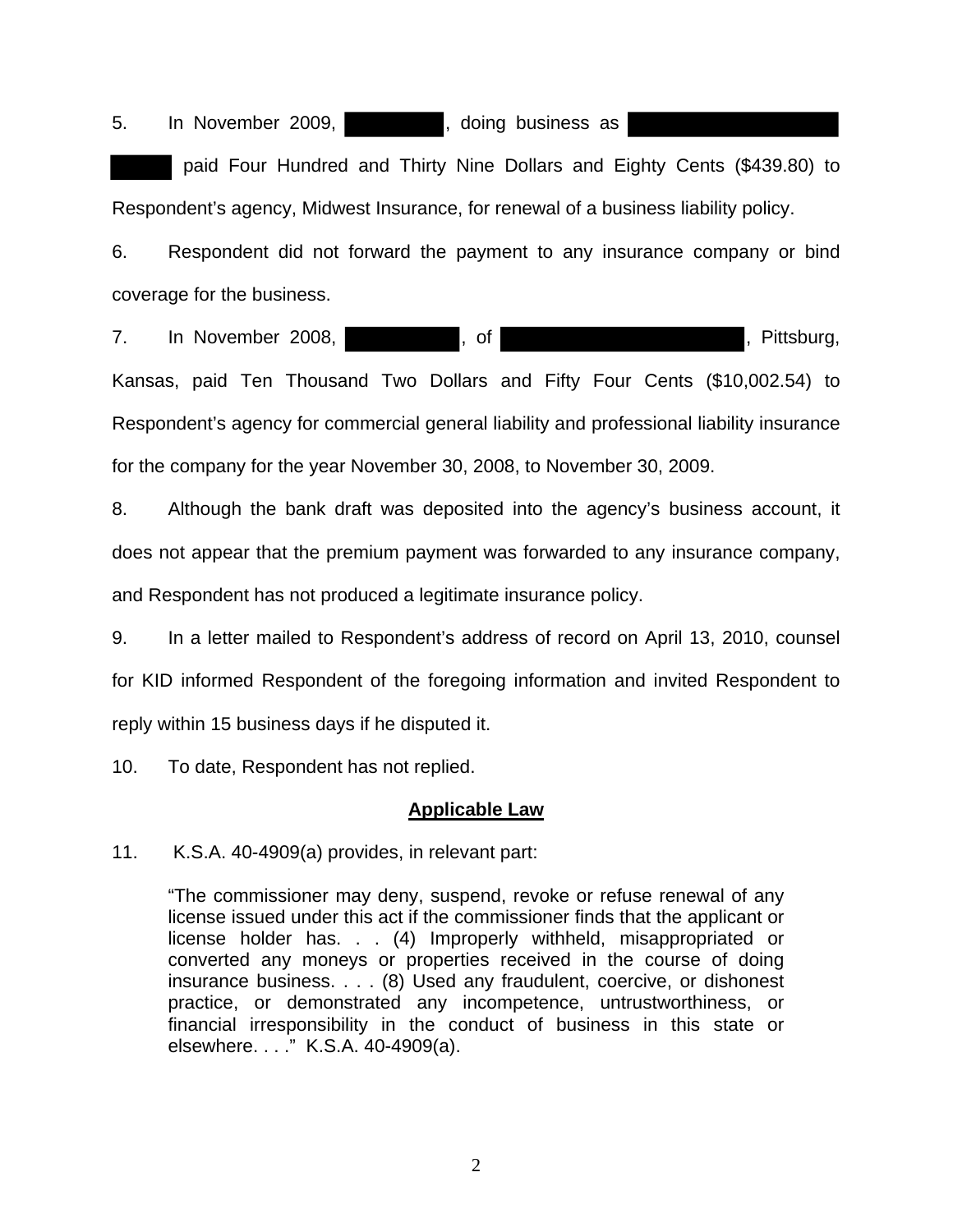12. In addition, the Commissioner may revoke any license issued under the Insurance Agents Licensing Act if the Commissioner finds that the interests of the insurer or the insurable interests of the public are not properly served under such license. K.S.A. 40-4909(b).

#### **Conclusions of Law**

13. The Commissioner has jurisdiction over Respondent as well as the subject matter of this proceeding, and such proceeding is held in the public interest.

14. The Commissioner finds, based on the facts contained in paragraphs 5 through 8, that Respondent has improperly withheld, misappropriated, or converted money or property received in the course of doing insurance business.

15. The Commissioner also finds that Respondent has demonstrated incompetence, untrustworthiness, or financial irresponsibility in the conduct of business.

16. Based on the foregoing findings, the Commissioner concludes that sufficient grounds exist for the revocation of Respondent's insurance agent's license pursuant to K.S.A. 2004 Supp. 40-4909(a).

17. The Commissioner further concludes Respondent's license may be revoked because such license is not properly serving the interests of the insurer and the insurable interests of the public.

18. Based on the facts and circumstances set forth herein, it appears that the use of summary proceedings in this matter is appropriate, in accordance with the provisions set forth in K.S.A. 77-537(a), in that the use of summary proceedings does not violate any provision of the law, the protection of the public interest does not require the KID to

3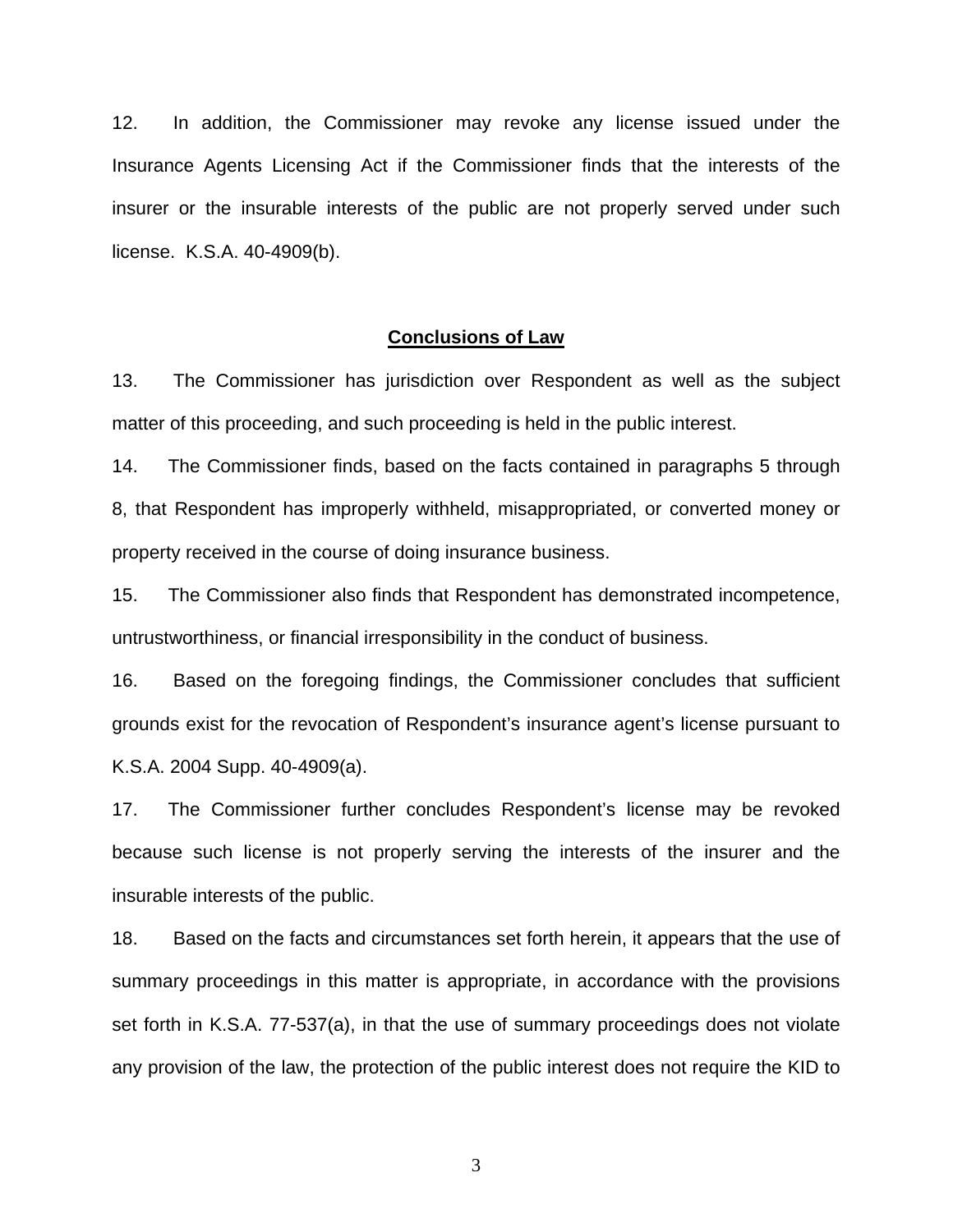give notice and opportunity to participate to persons other than Respondent, and after investigation, KID believes in good faith that the allegations will be supported to the applicable standard of proof.

 **IT IS THEREFORE ORDERED BY THE COMMISSIONER OF INSURANCE THAT** the Kansas resident insurance agent's license of Kregg Muninger is hereby **REVOKED. It is further ordered,** that Kregg Muninger shall **CEASE and DESIST** from the sale, solicitation, or negotiation of insurance and/or receiving compensation deriving from the sale, solicitation, or negotiation of insurance conducted after the effective date of this order.

# **IT IS SO ORDERED THIS \_\_12th\_\_\_ DAY OF JULY 2010, IN THE CITY OF TOPEKA, COUNTY OF SHAWNEE, STATE OF KANSAS.**



 \_/s/ Sandy Praeger\_\_\_\_\_\_\_\_\_\_\_\_\_\_\_\_ Sandy Praeger Commissioner of Insurance

 $\angle$ s/ John W. Campbell John W. Campbell General Counsel

# **NOTICE OF RIGHTS TO HEARING AND REVIEW**

**Within fifteen (15) days of the date of service of this Summary Order,** 

**Respondent** may submit a written request for a hearing pursuant to K.S.A. 77-537 and

K.S.A. 77-542. Any request for a hearing should be addressed to the following:

John W. Campbell, General Counsel Kansas Insurance Department 420 S.W.  $9<sup>th</sup>$  Street Topeka, Kansas 66612